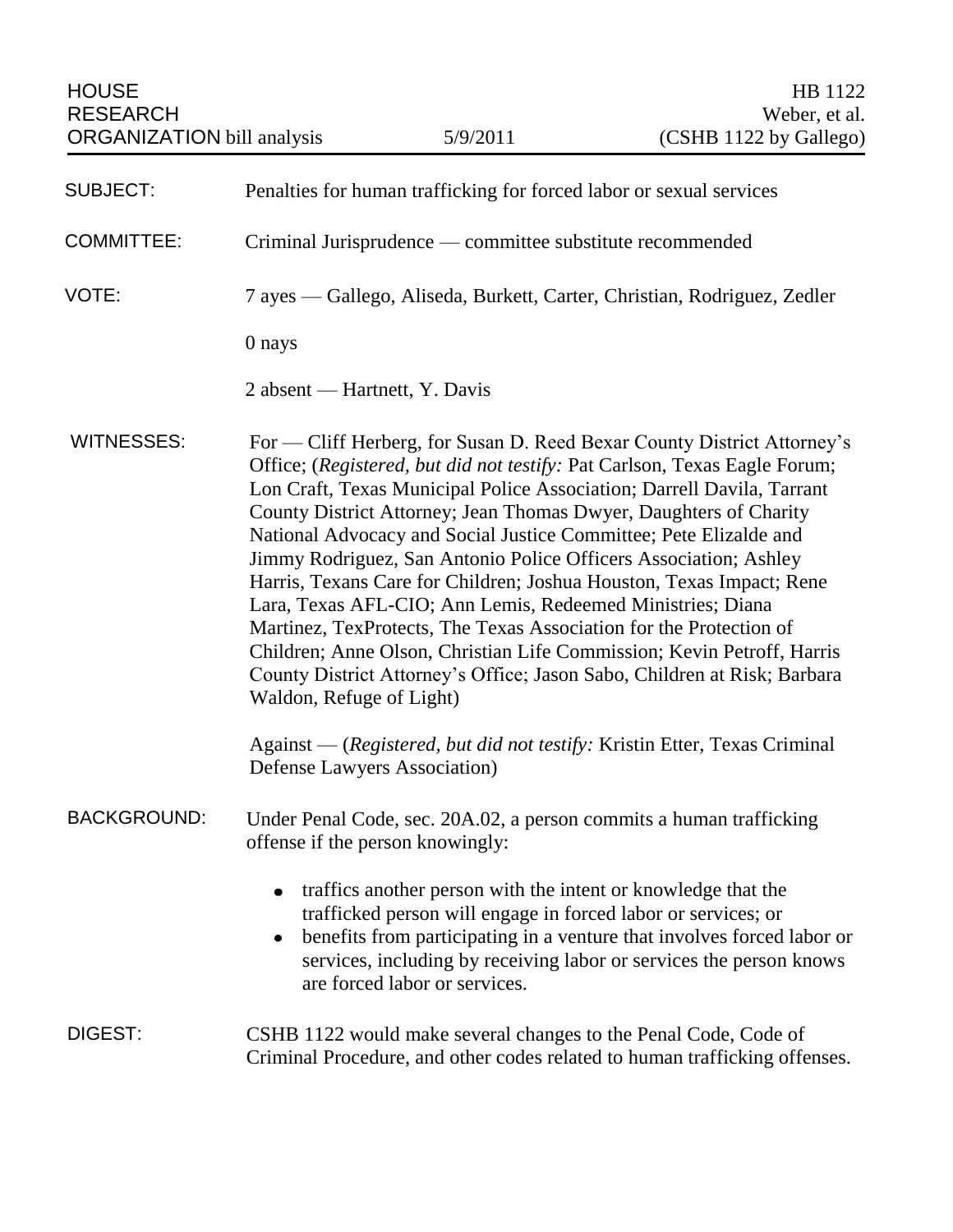**Definitions.** The bill would define "forced labor or services" as labor or services performed or provided for another person and obtained through an actor's use of force, fraud, or coercion. Prostitution would be removed from the definition of "forced labor or services," and new definitions for "sexual services" and "sexual services of a child" would be created. "Sexual services" would be defined as conduct that constitutes an offense under the sections of the Penal Code dealing with prostitution, promotion of prostitution, aggravated promotion of prostitution, or, if services were obtained through an actor's use of force, fraud, or coercion, with compelling prostitution. "Sexual services of a child" would be defined as conduct under the sections of the Penal Code dealing with continuous sexual abuse of young children, indecency with a child, aggravated sexual assault, prostitution, promotion of prostitution, aggravated promotion of prostitution, compelling prostitution, sexual performance by a child, employment harmful to children, or possession or promotion of child pornography.

The bill would add definitions for when a trafficker committed offenses involving sexual services, forced labor or services of a child, and sexual services of a child.

**Level of offense.** Trafficking a child who engaged in forced labor or sexual services, or benefiting from either practice, would be a first-degree felony (life in prison or a sentence of five to 99 years and an optional fine of up to \$10,000).

**Civil damages.** A person who was criminally responsible for the conduct of another person who engaged in trafficking would be liable for civil damages to the person trafficked. A civil defendant would be jointly and severally liable for damages if the defendant compelled prostitution or trafficked persons, provided that the defendant had the specific intent to harm others and acted in concert with another person. A person also would be jointly and severally liable for damages if the person was criminally responsible for the conduct of another person who engaged in trafficking.

**Statute of limitations.** There would be no time limit for presenting a felony indictment for compelling prostitution of a child or trafficking a child for sexual services. A felony indictment could be presented 10 years from the date of the offense for trafficking a person for labor or sexual services or for compelling prostitution. A felony indictment could be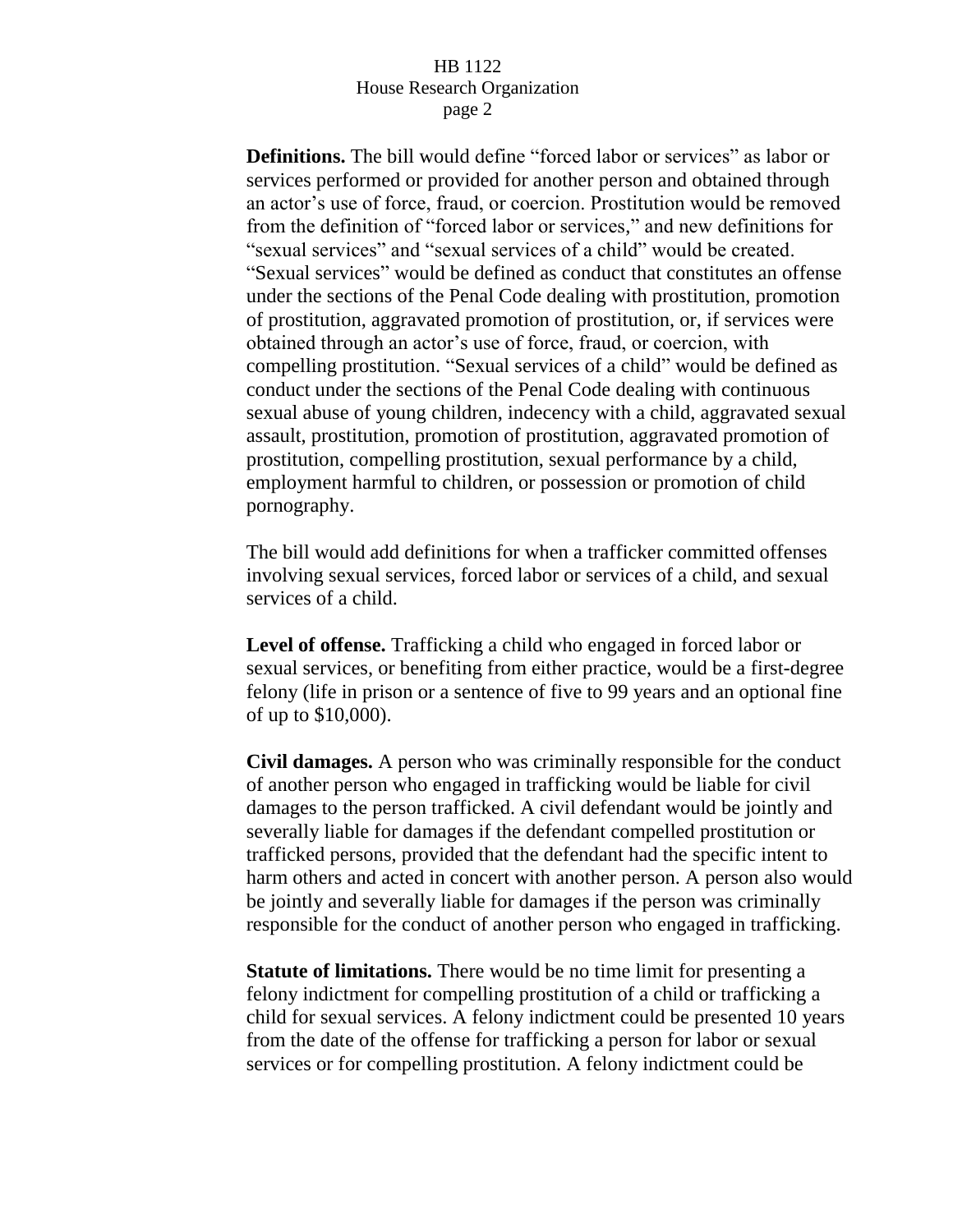presented 10 years from the 18th birthday of the victim for compelling prostitution of a child or trafficking a child for labor.

**Release on personal bond.** Only the court before whom the case was pending could release on personal bond a defendant who compelled prostitution of a child or trafficked a child for sexual services.

**Search warrant.** The bill would allow a search warrant to be issued to search for and photograph a child who was alleged to be the victim of compelling prostitution or trafficking for sexual services.

**Reporting trafficking.** A court or guardian ad litem or attorney ad litem for a minor would be required to report the trafficking of a child for sexual services if the court or person reasonably believed the offense had occurred.

**Confidential information.** The address of a shelter center for victims of trafficking contained in tax appraisal records would be confidential and available only for the official use of the appraisal district, the state, the comptroller, and taxing units and political subdivisions of the state.

Information obtained by the Department of Family and Protective Services would be confidential except to the extent necessary to prove trafficking of a child for sexual services.

**Parent-child relationship.** A court could order termination of the parentchild relationship if the court found by clear and convincing evidence that the parent had been criminally responsible for the death or serious injury of a child under the Penal Code sections dealing with compelling prostitution of a child, prostitution, or trafficking a child for sexual services.

A court could find that a parent had subjected a child to aggravated circumstances if the parent engaged in conduct against the child that would violate sections of the Penal Code dealing with prostitution, compelling prostitution of a child, or trafficking a child for sexual services. A finding that a parent had subjected a child to aggravated circumstances could allow a court to waive the requirement to make reasonable efforts to return the child to a parent.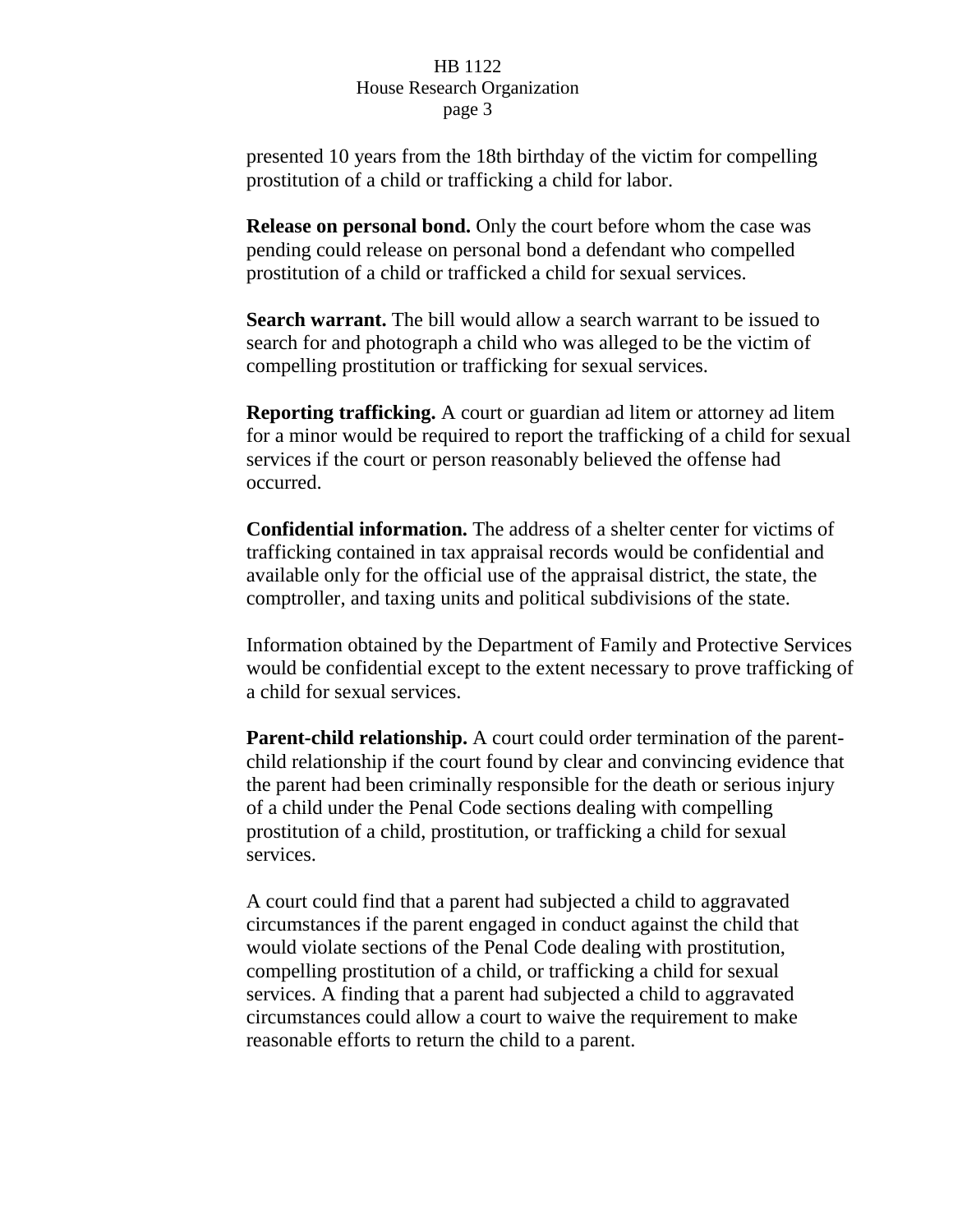|                           | Preference for hearings and trials. Trial courts would have to give<br>preference to hearings and trials of compelling prostitution of a child and<br>trafficking a child for sexual services.                                                                                                                                                                                                                                                                                                                                                                                                         |
|---------------------------|--------------------------------------------------------------------------------------------------------------------------------------------------------------------------------------------------------------------------------------------------------------------------------------------------------------------------------------------------------------------------------------------------------------------------------------------------------------------------------------------------------------------------------------------------------------------------------------------------------|
|                           | <b>DNA sample.</b> A defendant indicted for compelling prostitution of a child<br>or trafficking a child for sexual services would be required to provide to a<br>law enforcement agency a specimen to create a DNA record.                                                                                                                                                                                                                                                                                                                                                                            |
|                           | <b>Effective date.</b> The bill would take effect on September 1, 2011 and<br>would apply only to an offense committed on or after the effective date.                                                                                                                                                                                                                                                                                                                                                                                                                                                 |
| <b>SUPPORTERS</b><br>SAY: | CSHB 1122 would help fight human trafficking, a repugnant crime that is<br>the modern equivalent of slavery. Texas is widely considered a major<br>destination and transit state for human trafficking, with close to 25 percent<br>of human trafficking victims in the nation. Texas first passed human<br>trafficking laws in 2003, and updates to current law are necessary to<br>effectively prosecute these crimes.                                                                                                                                                                               |
|                           | CSHB 1122 would eliminate the statute of limitations for sex trafficking<br>of a child. Sex trafficking changes a child's life forever, and a measure of<br>justice should always be available for these victims. Other offenses<br>without a statute of limitations, such as continuous sexual abuse of young<br>children, are similar. Eliminating the statute of limitations also would be<br>appropriate because minors often have to become old enough to take care<br>of themselves and distance themselves from the experience of being a<br>victim before feeling safe enough to come forward. |
|                           | The bill would provide for better control of bonding so that dangerous<br>persons could not be released before trial if this was not appropriate. The<br>bill also would ensure that the addresses of shelters for trafficking victims<br>remained confidential to prevent retaliation against victims. The addresses<br>of shelters for victims of family violence and sexual assault already are<br>confidential under current law.                                                                                                                                                                  |
| <b>OPPONENTS</b><br>SAY:  | Eliminating the statute of limitations for compelling prostitution of a child<br>or trafficking a child for sexual services could render defendants unable to<br>defend themselves adequately and infringe upon their right to due process.<br>Over time, witnesses' memories fade, and evidence becomes more<br>difficult to obtain. Also, the lack of a statute of limitations could give false<br>hope to victims that prosecutors might take up old cases based on evidence<br>that is too weak to obtain a conviction.                                                                            |